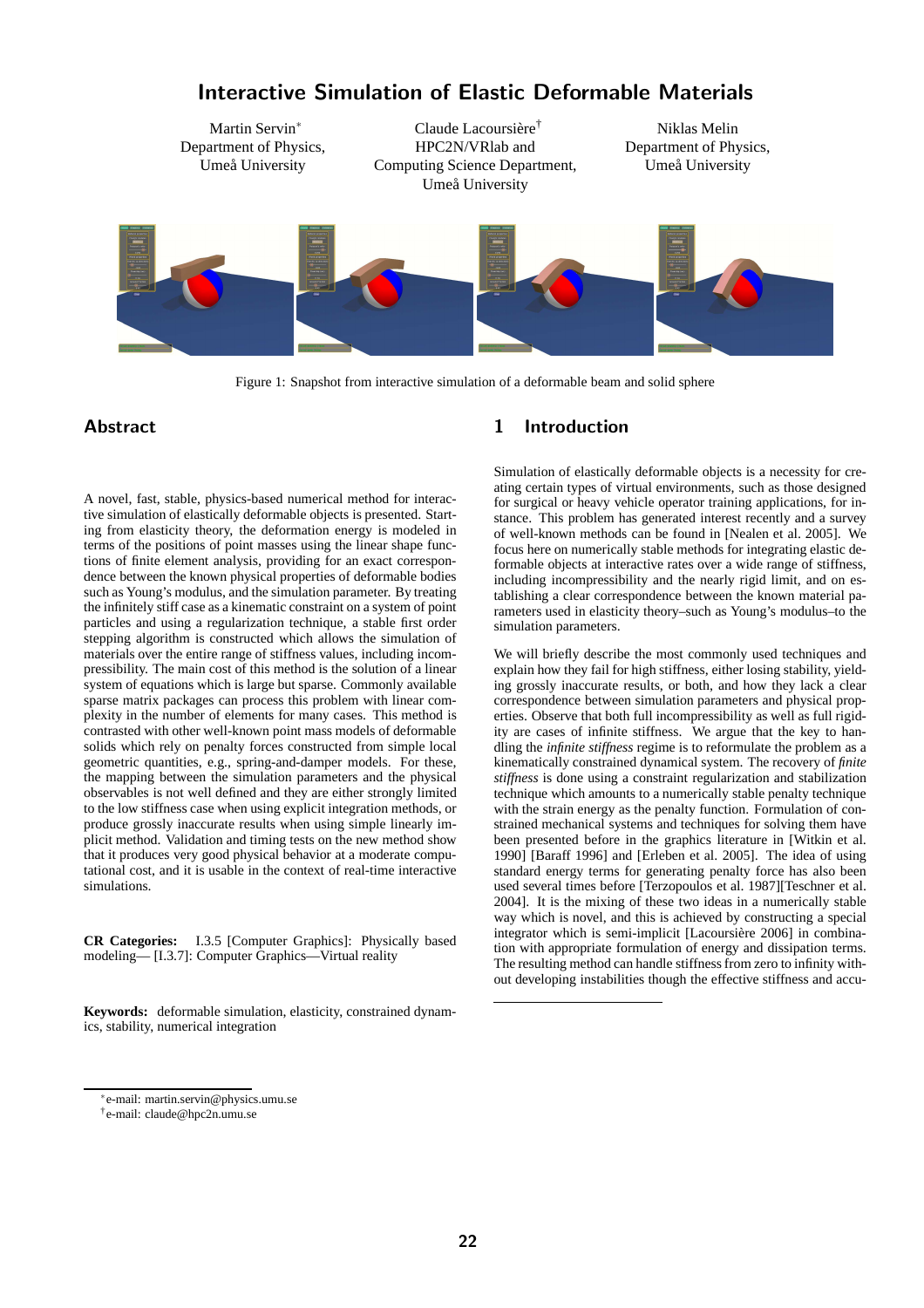racy is limited by the size of the time step. Since stability hinges on reasonably accurate solutions of a large system of linear equations, performance is achieved by exploiting sparsity in a direct solver as was done in [Baraff 1996], for instance. Validation tests are conclusive in demonstrating good agreement between the simulated physical properties and the input parameters. Using a widely available sparse matrix package, UMFPACK [UMFPACK ], we achieved linear complexity as a function of system size and sufficiently fast execution for interactive rates for moderately sized systems.

#### 1.1 Contribution and organisation of this paper

Section 2 provides background of particle based simulation of deformable materials. Previous work is reviewed and the advantages and shortcomings of the different strategies are discussed. In section section 3 we consider a simple example that elucidates some of the ideas and pitfalls. We argue that the key to fast and stable simulation even in the stiff regime is to reformulate the problem as a kinematically constrained dynamical system. The new method for simulating elastic deformable materials is presented in section 4. This method combines the technique of regularization and stable stepping of constrained systems – described by Eqs. (20) – and elasticity modeling based on well established material models – specified by Eq. (15). The model is evaluated, through numerical experiments, and discussed in section 5. Summary and conclusions are found in section 6.

# 2 Particle system models for deformable objects

There are several ways to represent deformable objects but we restrict our attention to those represented as a set of interacting point masses, namely, lumped element models. Elastic properties of the bodies are constructed by defining various forces and constraints on the particles so that all constraints are satisfied and all internal forces cancel out when the body is in the reference configuration. A recent survey of techniques for simulating deformable objects is found in [Nealen et al. 2005]

We denote the particle positions by  $x = (\mathbf{x}^{(1)T}, \mathbf{x}^{(2)T}, \dots, \mathbf{x}^{(N)T})^T$ , where  $\mathbf{x}^{(i)} = (x_1^{(i)}, x_2^{(i)}, x_3^{(i)})^T$  is the 3D position vector of particle *i*, with the parentheses emphasizing that it is a particle index rather than a component of a vector, and  $N$  is the total number of particles. The particle velocities are  $v = \dot{x}$  and the particle masses  $m^{(i)}$  are collected in the diagonal mass matrix *M* of dimension  $3N \times 3N$ . The equations of motion are:

$$
\dot{x} = v \tag{1}
$$

$$
M\dot{v} = F_{ext} + F_{int} + F_c \tag{2}
$$

where the total force is divided into external force *Fext*, internal force *Fint* and constraint force *Fc*. Sometimes we agglomerate the external and internal forces into  $F = F_{ext} + F_{int}$ .

#### 2.1 Geometry, energy and force

General penalty forces derived from energy functions for simulating deformable elastic objects were introduced in the graphics literature by [Terzopoulos et al. 1987]. The idea is to define *geometric displacement* functions  $\phi_i(x)$ , which vanish in the rest configuration, and a potential energy  $U(x) = \sum_i (k_i/2) \phi_i^2(x)$ , where the  $k_i$ 's are positive stiffness parameters. The functions  $\phi_i(x)$  might be the local curvature for a string or that of the surface for a membrane instance. Other examples include deviation from rest distance between two particles, *i*, *j*, with  $\phi_k(x) = (|\mathbf{x}_{(i)} - \mathbf{x}_{(j)}| - L_{ij})/L_{ij}$ , where  $L_{ij}$  is the rest distance. The resulting energy represents that of a linear spring. The force generated from the potential  $U(x)$  is well known to be:  $F_{int} = -\frac{\partial U}{\partial x}$ . Note that this is linear in  $\phi_k(x)$  and therefore, all forces vanish at equilibrium, as needed. Provided the Jacobian matrix  $J = \frac{\partial \phi}{\partial x}$  has full rank at the equilibrium point, the restoration forces are *linear* in the geometric displacements.

Therefore, the art of this formulation is to chose displacement functions  $\phi_k(x)$  which do not have zero derivatives near the equilibrium, and which are linear independent of each other at or near the equilibrium point. In computing the bending energy for a cable made of point masses for instance, there is a zero derivative condition if one takes the bending displacement variable as:  $\phi_k(x) = (|\mathbf{x}_{(i+1)} - \mathbf{x}_{(i-1)}| - 2L_0)/(2L_0)$ . There are several such cases which are not so obvious and which arise accidentally when trying to brace a set of particles with springs so as to produce a unique rest configuration that is stable under arbitrary deformations. This sort of problem is usually solved using inverse trigonometric functions, as is done in the construction of shear restoration forces in cloth simulation [Baraff and Witkin 1998]. This can be quite expensive computationally and produce unexpected results.

This energy based penalty formulation was developed systematically for handling elastic solids in [Teschner et al. 2004] by defining three types of *geometric* displacements, namely, *distances*, *volumes*, and *surface areas*. These displacement functions involve the coordinates of two or more particles and generate forces on these via the potential energy function. To do this, the volume is first cut into a set of tetrahedra, each of which contains four particles, one at each vertex. Each particle is included in one or several of these. Then, distance displacement functions are defined between a particle and its nearest neighbors, using the rest configuration for labeling. Then, a volume displacement function is defined using the coordinates of the four particles in each tetrahedron. Finally, a surface area displacement function is defined by measuring the area of the free surfaces of the tetrahedron and subtracting the rest area. One can then choose independent parameters for the *compressibility*, the *stiffness*, and the *surface tension*. This approach is an improvement over standard spring-and-damper models, where extra springs are introduced to model some of the material properties.

The first problem with this model is that these three parameters are not completely independent so that mapping to known material properties is difficult as discussed in [Nealen et al. 2005]. Essentially, the true deformation energy, that is easily measured in the lab and tabulated in handbooks, might not have such a simple mapping to the simple geometric quantities of the system of particles. This is very clear in the case of a string where definition of bending energy is difficult and torsion impossible, when considering only point particles.

The second problem is that forces generated by this model do not converge in the limit of infinite stiffness, even though the trajectories of the particles are mathematically well behaved in this limit. Indeed, as demonstrated in [Rubin and Ungar 1957], the penalty forces typically oscillate wildly in the limit where the stiffness constants become large. This is not an intuitive result since the constraint forces are well behaved in the case where the kinematic constraints  $\phi_i(x) = 0$  are rigorously enforced. Therefore, it is generally difficult to integrate systems with large penalty forces. When using explicit integration methods, the time step is limited to less than a fraction of the smallest natural period of oscillations. In the present case, if all particles have identical masses *m*, this period is:  $T_{min} = 2\pi \sqrt{m/k_{max}}$ . This stability requirement seriously limits the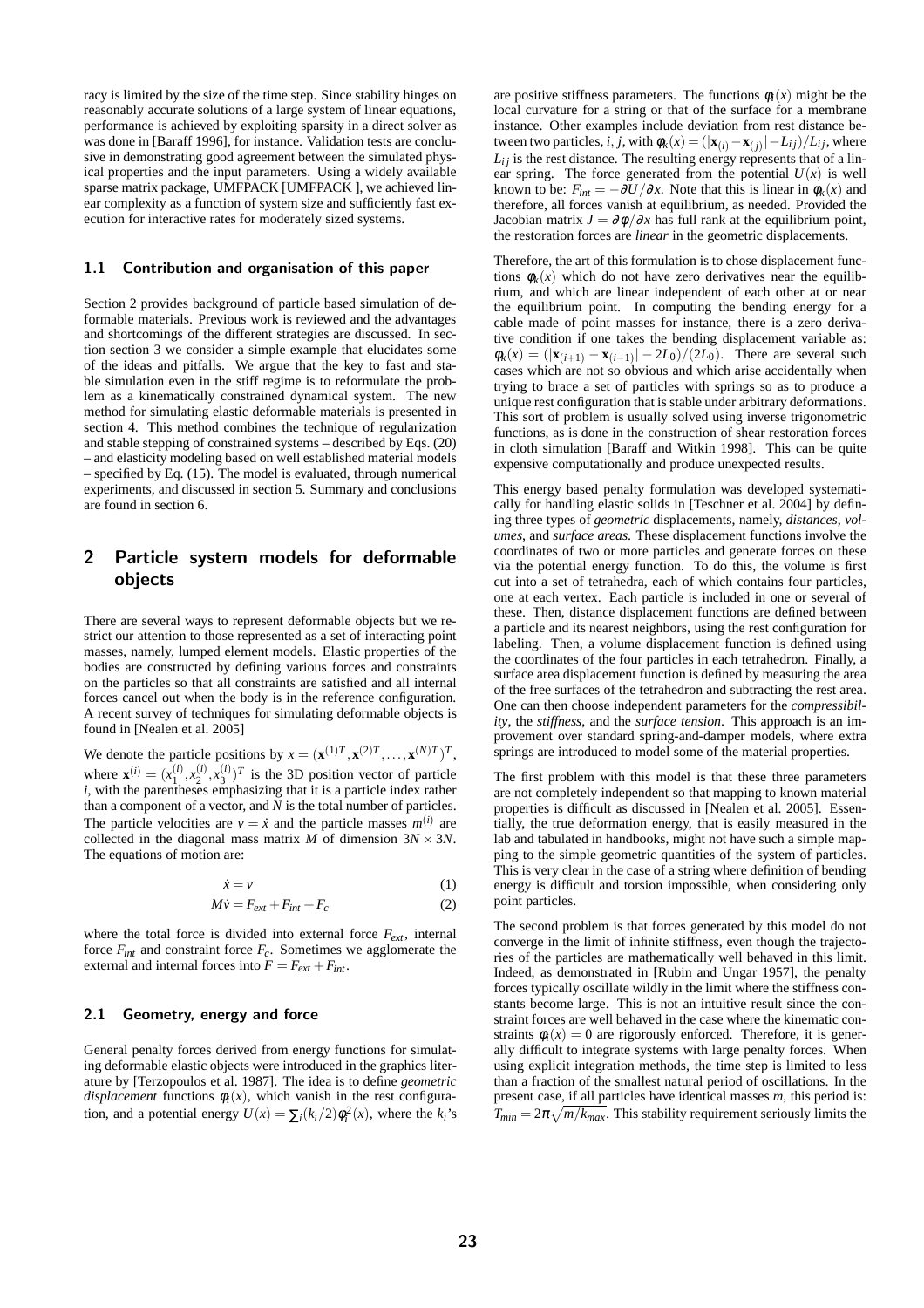maximum stiffness or the performance. Some special implicit numerical integration methods improve stability but great caution is needed. For instance, when using the linearly implicit integration strategy of [Baraff and Witkin 1998] however, the stiffness restrictions are not so severe but artificial damping is clearly noticeable, limiting the usefulness of the method.

Two remedies are provided in the next section. The first is a definition of the potential energy of deformation which is not based on the simple geometric quantities but which correctly maps the strain tensor of elasticity to particle positions. This is similar to what is done in finite element methods. The second is a stable regularization of constraints so as to remove the high oscillatory components of standard penalty force formulations.

#### 2.2 Constraints and regularization

Kinematic constraints impose restrictions on the motion of the particles in the system. For instance, we can simulate a particle moving on the plane  $z = 0$  by imposing that restriction directly on the coordinate, thus bypassing the computation contact forces and acceleration due to gravity. It is well known in physics that kinematic constraints of the form<sup>1</sup>  $\phi_i(x) = 0$  are the physical limit of strong potential forces of the form  $(k_i/2)\phi_i^2(x)$ , for very large  $k_i$  and this has lead to two main strategies for solving constrained system.

The first is to formulate the equations of motion taking the restrictions  $\phi_i(x) = 0$  into account as is described in [Erleben et al. 2005] for instance. This requires the computation of *constraint forces* which are the solution of a non-linear system of equations. The main problems here are that even when linearizing, this system of equations can be computationally expensive to solve, and that the trajectories *x* tend to drift away from  $\phi_i(x) = 0$  because of discretization and approximation errors. The common strategy for linearizing the equations for the constraint forces [Baraff 1996] and stabilizing the constraints  $\phi_i(x) = 0$  [Baumgarte 1972] is notoriously unstable and this has given the constraint method much bad press. Stable and efficient methods for solving constrained systems do exist though and we will provide one of these in the next section.

The second strategy is to include the potentials  $(k_i/2)\phi_i^2(x)$  and the corresponding forces. This latter approach is known as a penalty force computation. At the mathematical level, there is a rigorous correspondence on the trajectories produced by these two methods in the limit of infinite  $k_i$ . Given the simplicity of this formulation, penalty forces are very attractive. But this is deceptive. Indeed, a little known fact is that penalty forces do not converge to the smooth constraint forces corresponding to  $\phi_i(x) = 0$ . As shown in [Rubin and Ungar 1957], the penalty forces oscillate with very high frequency in the limit of large  $k_i$ . In technical terms, the convergence of the penalty forces is only weak∗. This means in particular that the average value of the penalty forces, over a short interval of time, ∆*t*, say, does converge to the smooth constraint force. Numerically, this means that high penalty forces quickly generate instabilities which can only be resolved using special integration techniques designed for highly oscillatory systems. Some implicit integrators work well on highly oscillatory systems but some don't and a case of the latter is the first order implicit Euler method.

What we seek is a combination of the two strategies so that we can recover the stability of constraint computation but allow the modeling flexibility of penalty forces. To do this, we first state the equations of motion of the constrained system. We collect all the constraint terms in a vector function  $\phi(x)$  with size  $n_c$ , the sum of the constraint dimensions. Of course, if  $\dot{\phi}(x) = 0$  at all times, we have  $\dot{\phi}(x) = 0$  and by chain rule, this is  $\dot{\phi}(x) = J\dot{x}$  where *J* is known as the Jacobian matrix of  $\phi$ . The components of *J* are  $[J]_{ij} = \partial \phi_i / \partial x_j$ . Recall that for any surface defined with a scalar function, such as  $\phi_i(x) = 0$ , the gradient of  $\phi_i(x)$  is normal to the surface, and that moving along the gradient is the fastest way to move away from the surface  $\phi_i(x) = 0$ . We want the constraint forces to directly oppose any force trying to move the system away from the surfaces  $\phi_i(x) = 0$ . It is therefore constructed as a linear combination of the constraint normals,  $F_c = J^T \lambda$ , where  $\lambda$  is a vector with  $n_c$  components, one for each constraint. What are the values of the components of  $\lambda$ ? Well, just what is necessary to remove any part of resulting forces which point in the direction normal to any of the surfaces  $\phi_i(x)$ ! Of course, since the point *x* moves in a direction *tangential* to any of the constraint surfaces  $\phi_i(x) = 0$ , the constraint forces we just defined are workless. When this is taken into consideration, and after writing  $v = \dot{x}$  the *differential algebraic equations* of motion for the constrained system are:

$$
\dot{x} = v \tag{3}
$$

$$
M\dot{v} = F_{ext} + F_{int} + F_c \tag{4}
$$

$$
\phi(x) = 0 \tag{5}
$$

This is a nonlinear system of equation and a common strategy is to replace the constraint with a linear combination:  $\ddot{\phi}(x) + a\dot{\phi}(x) +$  $b\phi(x) = 0$ , which is mathematically equivalent and stable if the coefficients *a* and *b* are positive. The resulting equation is linear in  $\dot{v}$  as is easily verified, and the full system of equations (3)–(5) is then discretized as any other second order ordinary differential equation. This strategy is now getting known as the *acceleration based* method in contrast to so-called *velocity based* methods which we describe shortly. Note that this nomenclature is only used in the graphics literature. The problem here is that numerical stability is strongly dependent on the choice of the *a* and *b* parameters. However, there is no systematic strategy for choosing *a* and *b* which work in all cases. Choosing *a* and *b* too small leads to constraint drift so that  $|\phi|$  increases with time, but choosing *a* and *b* too large makes the system explode. Conversely, a solution of the stabilized equations of motion with non-zero coefficients *a*, *b*, even when stable, is not necessarily a solution of the original system of equations. This method is a very bad idea indeed. Curiously, this is the most popular scheme in the graphics literature where it goes back to the early 1990s [Witkin et al. 1990].

The alternative is to discretize the velocity and acceleration *before* attempting to linearize the constraint  $\phi(x) = 0$ . This is covered in Sec. 2.4.

As was mentioned previously, constraints can be realized as the limit of strong potentials. If we keep the strength finite though large, this is a form of regularization if we find a way to write the equations of motion in terms of the inverse of the large stiffness. When discretized judiciously, this scheme can produce stable and efficient time stepping scheme of systems with either constraints or very strong forces. In fact, almost the entire range from 0 to infinity is allowed, although some elasticity may remain in the infinite case as a numerical error. Relaxing the constraints by keeping a finite but large penalty parameter (or small regularization parameter) has the added benefit of removing numerical problems which occur when constraints are degenerate or over defined, and to help stabilize the linear equation solving process by making the matrices strongly positive definite. In other word, we are trading the infinite stiff limit for speed and numerical stability.

Starting from a constraint  $\phi$  we construct the potential energy:

$$
U(x) = \frac{1}{2}\phi^T(x)\alpha^{-1}\phi(x)
$$
 (6)

<sup>&</sup>lt;sup>1</sup>We consider only time independent equality constraints here. Inequality constraints may be used for non-penetration constraints, e.g., for collisions and contact.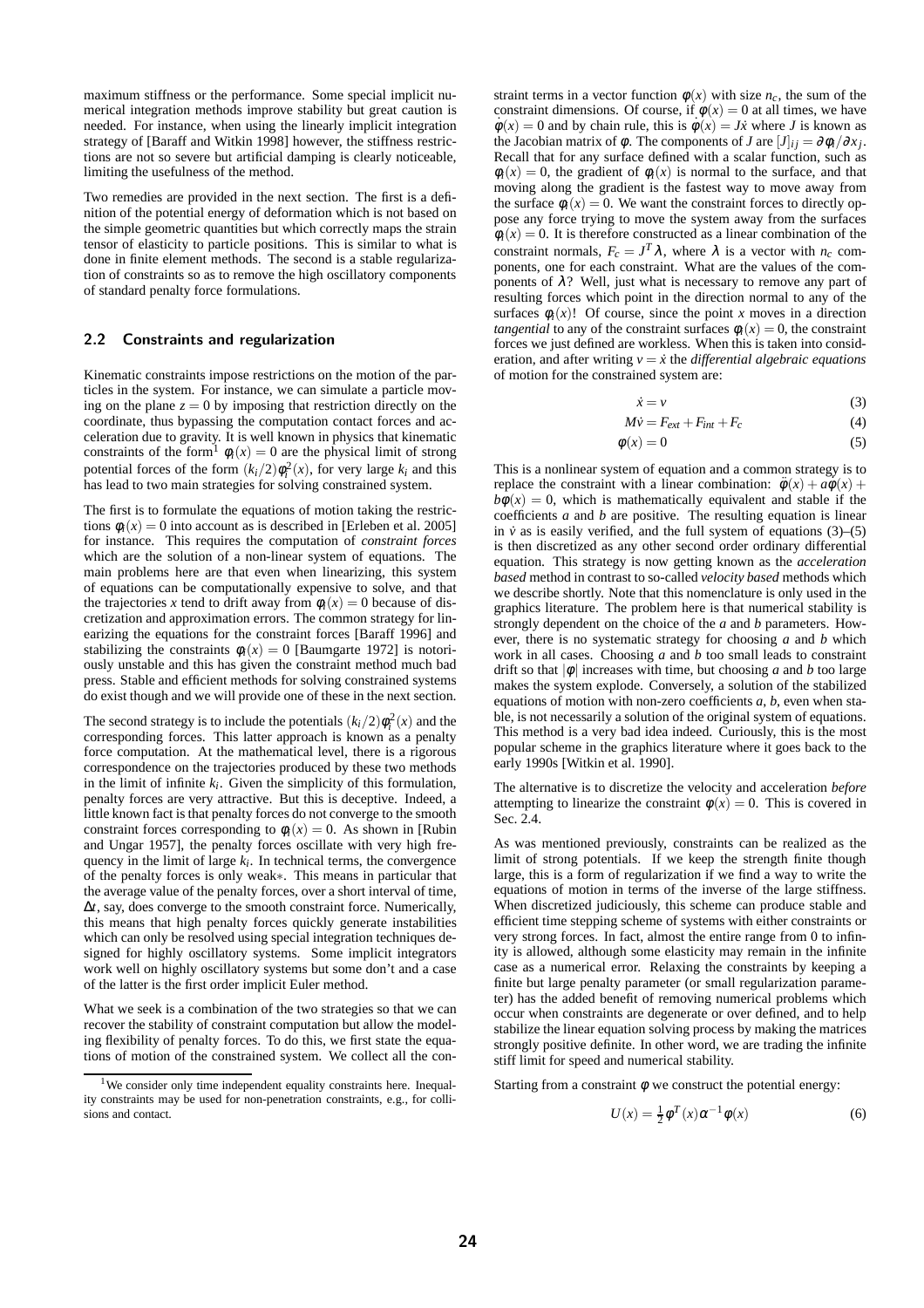for symmetric, positive definite matrix  $\alpha$  of dimension  $d_c \times d_c$ . The correspondence to the penalty terms defined previously is the case where  $\alpha^{-1}$  is a diagonal matrix and where the entries on the main diagonal are the stiffness parameters  $k_i$ . The limit  $\alpha \to 0$ corresponds to infinite stiffness and  $\alpha \rightarrow \infty$  to zero stiffness. In the case of distance constraints the corresponding potential is a spring potential, with spring stiffness  $\alpha^{-1}$ . Since  $U(x)$  is a potential energy term, it produces forces in the standard way, namely:  $F_c = -\partial U / \partial x^T = -\partial^T \alpha^{-1} \phi$ , where *J* is the Jacobian matrix of the functions  $\phi(x)$  as before. Next, in order to replace the large parameters  $\alpha^{-1}$  for the small  $\alpha$  in the equations of motion, we introduce an artificial variable  $\lambda = -\alpha^{-1} \hat{\phi}$  such that  $F_c = J^T \lambda$ . For the regularized system the equations of motion are modified to:

$$
\dot{x} = v \tag{7}
$$

$$
M\dot{v} = F_{ext} + F_{int} + F_c \tag{8}
$$

$$
\alpha \lambda(x,t) = -\phi(x,t). \tag{9}
$$

Note that in the limit of infinite stiffness,  $\alpha \rightarrow 0$ , the Eqs. (7)–(9) are free from singularities and reproduces the system (3)–(5). The trick now is to discretize this avoiding the high frequency oscillations in the constraint forces. Note also that a first order dissipative term of the form  $-\beta \dot{\phi}$ , with  $\beta > 0$ , can be also added to the right hand side of (9) without affecting the limit  $\alpha \rightarrow 0$  as long as  $\beta \rightarrow 0$ simultaneously.

#### 2.3 Elastic deformation energies

Now that we have seen how to transform quadratic potential energy terms into constrained systems and vice versa, we construct a potential energy term for elastically deformable materials and define the functions  $\phi(x)$  used in (6). Instead of using the intuitive geometric displacement functions  $\phi(x)$  however, we turn to elasticity theory in order to approximate the strain tensor–a measure of deformation– in terms of the coordinates of the constituent particles. The benefit here is that all parameters entering the simulation are directly related to the known, tabulated material properties. Elasticity theory is rigorously covered in Ref. [Fung and Tong 2001] and more accessible for the purpose of physics based animation in Ref. [Erleben et al. 2005].

We will consider only linear (Hookean) and isotropic elastic materials here. This means specifically that the relation between the deformation and the restoring force is linear and therefore, the potential energy is quadratic in the deformations. To discretize the deformation and thus express it in terms of the particle coordinates, we use a spatial discretization found in *finite element analysis*, restricting our choice to linear *shape functions* and tetrahedral meshes. The mass is lumped at the nodes which correspond to point particles.

To parametrize the deformation of a solid, we first consider that it occupies some domain *B* in 3D space, in its rest configuration. Considering infinitesimal displacements first, each point **r** =  $(r_1, r_2, r_3)^T$  is moved by a small amount,  $\mathbf{u}(\mathbf{r})$ , so that its new location is:  $\mathbf{r}' = \mathbf{r} + \mathbf{u}(\mathbf{r})$ . This defines the vector field  $\mathbf{u}(\mathbf{r})$  over the domain *B*. The field is needed for constructing a measure of deformation which is estimated by measuring the change in distance between two nearby points.

We assume that *B* is divided into a set of tetrahedra in what follows and concentrate the analysis on a single tetrahedron composed of four nodal particles with current positions  $\mathbf{x}^{(a)}(t)$ ,  $a = 1, 2, 3, 4$ .

The domain *B* is now the original, undisplaced, undistorted volume of our tetrahedron. To construct a mapping which relates the vector field  $\mathbf{u}(\mathbf{r})$ , to the *current* positions of the nodes, we need to compute the current displacement of each node as well as an interpolating shape function. The role of the shape function is to distribute the displacements at the nodes to displacements at the interior points in *B* so that if the node  $a_1$  has a large displacement but node  $a_2$ has none, the displacement field increases smoothly between these two nodes. We define  $\mathbf{u}^{(a)}$  to be the full displacement vector of nodal particle (*a*) from an arbitrary initial position  $\mathbf{x}_0^{(a)} = \mathbf{x}^{(a)}(0)$ where the tetrahedron is at rest, say, so we have:  $\mathbf{u}^{(a)} = \mathbf{x}^{(a)}(t)$  –  $\mathbf{x}_0^{(a)}$ . The simplest case is to use a linear interpolation so that if the vectors  $\mathbf{u}^{(a)}$  are the nodal displacements at each node *a*, then, the displacement field reads:

$$
\mathbf{u}(\mathbf{r}) = \sum_{(a)} N^{(a)}(\mathbf{r}, x) \mathbf{u}^{(a)},
$$
\n(10)

where summation is over the four particles in each tetrahedron, and  $x$  is the current configuration vector. Details of the full derivation of the shape function are found in [Erleben et al. 2005] for instance. The linear shape function is a scalar function of the form

$$
N^{(a)}(\mathbf{r},x) = V^{-1}(a^{(a)} + b^{(a)}r_1 + c^{(a)}r_2 + d^{(a)}r_3), \qquad (11)
$$

where  $V(x)$  is the volume of the tetrahedra and the coefficients satisfy:

$$
\begin{bmatrix} a^{(1)} & a^{(2)} & a^{(3)} & a^{(4)} \ b^{(1)} & b^{(2)} & b^{(3)} & b^{(4)} \ c^{(1)} & c^{(2)} & c^{(3)} & c^{(4)} \ d^{(1)} & d^{(2)} & d^{(3)} & d^{(4)} \end{bmatrix} = \begin{bmatrix} 1 & 1 & 1 & 1 \ x_1^{(1)} & x_1^{(2)} & x_1^{(3)} & x_1^{(4)} \ x_2^{(1)} & x_2^{(2)} & x_2^{(3)} & x_2^{(4)} \ x_3^{(1)} & x_3^{(2)} & x_3^{(3)} & x_3^{(4)} \end{bmatrix}^{-1}
$$
(12)

A few important observations must be made here. First, the vector **r** used in **u**(**r**) is in the interior of the *current* tetrahedron formed by the current coordinates of the nodes  $\mathbf{x}^{(a)}$ . Second, the displacement field  $\mathbf{u}(\mathbf{r})$  is not small. Indeed, a uniform translation of all the nodes by a vector **y** produces  $\mathbf{u}(\mathbf{r}) = \mathbf{y}$ , which is arbitrarily large. A uniform rotation of all the particles also causes large changes in  $\mathbf{u}(\mathbf{r})$ . But the displacement field itself is not the measure of deformation. Instead, the Green strain tensor, which measures local variations in distances between close points **r** and  $\mathbf{r} + \delta \mathbf{r}$ , is what is needed. This is defined in terms of the *derivatives* of the displacement field as:

$$
\varepsilon_{ij} \equiv \frac{1}{2} \left[ \frac{\partial u_i}{\partial r_j} + \frac{\partial u_j}{\partial r_i} + \sum_{k=1,2,3} \frac{\partial u_k}{\partial r_i} \frac{\partial u_k}{\partial r_j} \right].
$$
 (13)

This tensor is symmetric and is therefore parametrized with a six dimensional vector:  $\boldsymbol{\varepsilon} = (\varepsilon_{11}, \varepsilon_{22}, \varepsilon_{33}, \varepsilon_{12}, \varepsilon_{13}, \varepsilon_{23})^T$ . The quadratic term is often ignored but is necessary here if we want zero strain under rigid displacements.

The Green strain tensor is a good measure of small deformation but we use it for arbitrarily large ones. This can pose a problem if the four nodes collapse onto a plane, in which case, Eqn. (12) cannot be solved. Worse still, after going through a planar collapse, a tetrahedron can become *inverted* and eventually go to rest in an inside-out configuration. This can be remedied by adding an extra constraint to the system stating that the determinant of the matrix on the left side of Eq. (12) should be near unity but we do not pursue this further here.

Computing the derivatives of the displacement field is straightforward but tedious. The resulting expressions are found in [Erleben et al. 2005] for instance. The Ref. [Bro-Nielsen and Cotin 1996] is also useful for making implementations.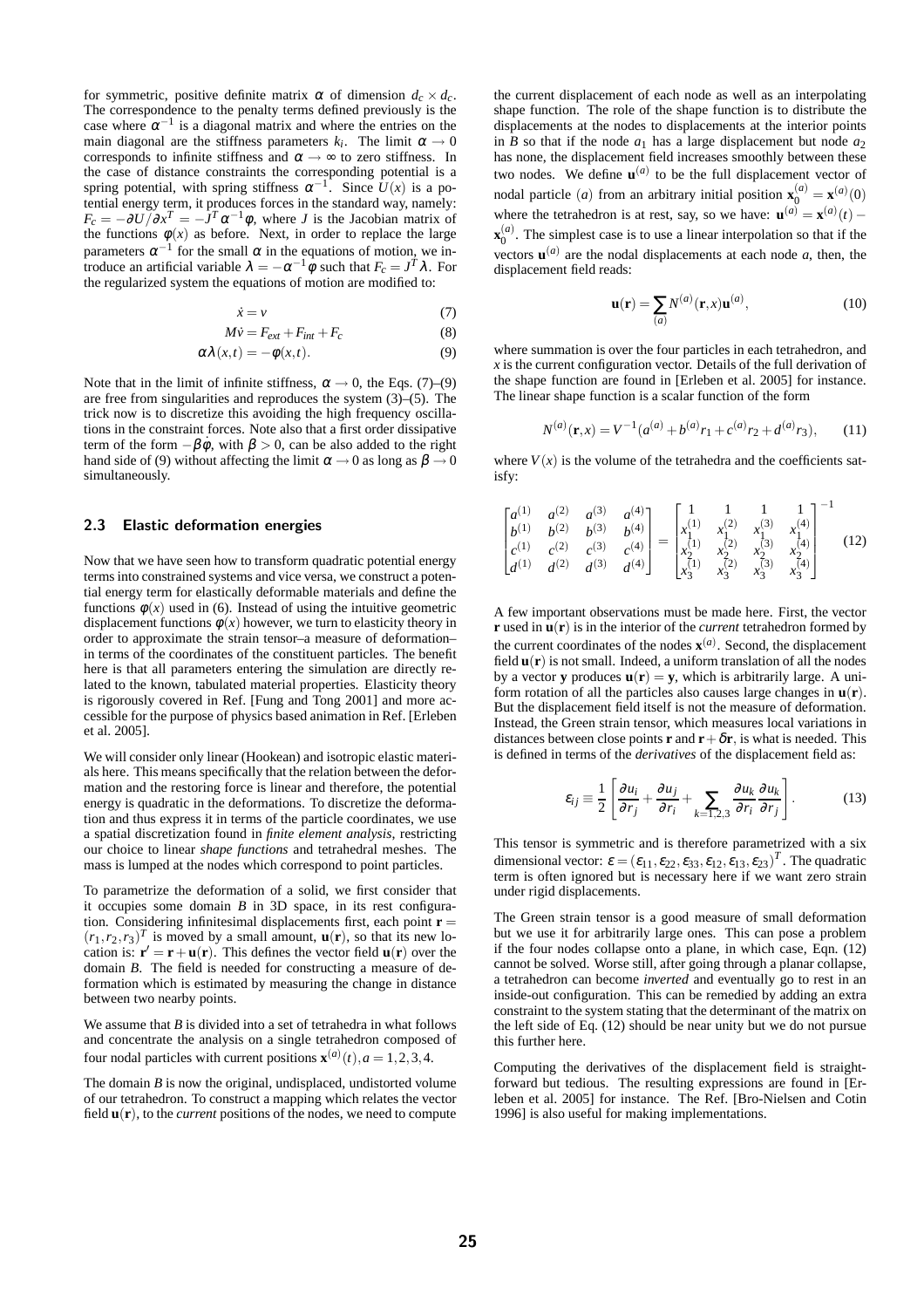We now construct a potential energy in terms of the strain variables which are the natural measures of deformation. For an elastic material, the deformation energy per unit volume is given by  $W(x) = \frac{1}{2} \varepsilon^T D \varepsilon$ , where:

$$
D = \begin{bmatrix} \lambda + 2\mu & \lambda & \lambda & 0 & 0 & 0 \\ \lambda & \lambda + 2\mu & \lambda & 0 & 0 & 0 \\ \lambda & \lambda & \lambda + 2\mu & 0 & 0 & 0 \\ 0 & 0 & 0 & \mu & 0 & 0 \\ 0 & 0 & 0 & 0 & \mu & 0 \\ 0 & 0 & 0 & 0 & 0 & \mu \end{bmatrix}, \quad (14)
$$

and  $\lambda$  and  $\mu$  are the Lame constants which are directly related to other common material parameters such as Young's modulus, *Y*, bulk modulus *B* and Poisson ratio <sup>ν</sup>, via simple algebraic relations, namely:  $Y = \mu(3\lambda + \mu)/(\lambda + \mu)$ ,  $B = \overline{\lambda} + (2/3)\mu$ , and  $v = (1/2)\lambda/(\lambda + \mu)$ . The matrix *D* is symmetric and positive definite as is well known. For large values of  $\lambda$  the material approaches incompressibility and with increasing values of  $\mu$  the resistance to shearing deformations increases. Typical solids have Young's modulus ranging from 10 *MPa* for rubber to 2 *GPa* for Nylon, and up to 1000 *GPa* for diamond. The Poisson ratio ranges between 0 (compressible) and  $1/2$  (incompressible). This means that  $\lambda$  and  $\mu$  ranges between the order of the Young's modulus and infinity,  $\lambda \rightarrow \infty$  latter being the limit of incompressibility.

We are now ready to formulate the kinematic constraint producing rigid body motion for a tetrahedron and the potential energy for elastic deformations. As the deformation energy  $W(x)$  is an energy density, the potential energy for elastic deformation of a tetrahedron is the volume integral of this expression:

$$
U = VW = \frac{1}{2} (V^{\frac{1}{2}} \varepsilon)^T D (V^{\frac{1}{2}} \varepsilon).
$$
 (15)

We identify the constraint for rigid body motion of a tetrahedron as  $0 = \phi = V^{\frac{1}{2}} \varepsilon$  and the constant matrix  $\alpha$  in the regularization description is identified as:  $\alpha = D^{-1}$ . We will employ this energy function for particle systems representing elastic deformable objects.

As noted previously, matrix *D* is constant, symmetric, and positive definite. It can therefore be factorized to the form  $Q^T \alpha^{-1} Q$  where Q are constant orthogonal matrices and  $\alpha^{-1}$  is diagonal with nonnegative entries. The vector of constraints  $\phi$  defined previously can therefore be associated with  $\phi = Q\varepsilon$ . Note here that the matrix *Q* essentially rotates the strain components, mixing them in a way that is dependent on the ratio between the Lamé constants. This mixing explains, in part, why simple geometric penalty function cannot be mapped easily to the physical parameters, even though the penalty terms are constructed from an identical tetrahedral mesh.

#### 2.4 Time stepping

Details of numerical integration methods plays a critical role in simulation stability, accuracy–as well as the loosely defined notions of realism or plausibility–and even more so when using low order algorithms. The special objective we have in mind here is a stable integration of the highly oscillatory forces arising from the regularized constraint forces, combined with speed and a moderate level of accuracy. This contrasts with the numerical analysis literature where only *overall efficiency* is considered, namely, the accuracy achieved for a given unit of computational effort. In addition, accuracy is generally measured in terms of local or global error bounds on the solution itself. In simulating physical systems however, accuracy can also be measured in terms of preservation of known invariants of the trajectories such as momentum, energy, or symplecticity of the flow, see Ref. [Kharevych et al. 2006]. Since the equations of motion are differential formulations of the consequences of these global invariants on the trajectories, numerical preservation of these invariants has a strong impacts on realism. For low order methods, the distinction is particularly obvious as we illustrate below. In fact, some low order methods, such as the popular symplectic Euler [Kharevych et al. 2006]–also known as Störmer-Verlet, Leapfrog, or several other names as well–*globally* preserve some of these invariants within certain bounds during the entire simulation, provided some stability restrictions on the size of the time step are met. By contrast, a fourth order Runge Kutta method, which is locally more accurate, does not preserve any of the physical invariants globally and can accumulate significant errors over time. For instance, with the wrong choice of time step, the energy of the system might decay to zero unintentionally–and inexplicably for the user.

We will discuss benefits and shortcomings of two widely used methods in the context of simulation of elastic materials first before introducing the regularized stepper which meets our objectives. Further examples and discussions are provided in section 3.

Consider the family of first order time steppers for the equations of motion  $(1)$ – $(2)$ :

$$
x_{n+1} = x_n + \Delta t v_{n+n_x} \tag{16}
$$

$$
v_{n+1} = v_n + \Delta t M^{-1} F_{n+n_v},
$$
\n(17)

where the index *n* denotes the time point  $t = n\Delta t$ , and the indexes  $n_x = 0, 1$   $n_y = 0, 1$  denote the discrete time at which the various quantities are evaluated. The explicit Euler method corresponds to the case  $n_x = 0$ ,  $n_y = 0$ . It fails unconditionally on the undamped harmonic oscillator, producing trajectories with  $|x_n| = O(e^{n\Delta t^2 \omega^2})$ , where  $\omega^2 = k/m$ . This is a bad sign. In general, artificial damping terms must be added to avoid exponential growth but careful analysis reveals that when the damping is increased too much, the system is *again* unstable. In addition, the observed damping forces are generally much lower than the damping parameters would suggest due to the in combination with damping–in general much larger damping than ever occurs in reality. Tuning this for a complicated network of spring and dampers is a tedious and frustrating task hardly worth the effort.

The case with  $n_x = 1$ ,  $n_y = 0$  corresponds to the well known symplectic Euler method which has many remarkable properties. For one, it is computationally as cheap as the explicit Euler method. However, it is stable for integrating harmonic oscillator systems as long as the time step satisfies  $\Delta t < 2/\omega = 2\sqrt{m/k}$ , without any artificial damping. It does not exactly conserve the energy but it does exactly preserve another quadratic form which is close to the energy. This implies global stability at least for linear systems as the energy oscillates within bounds proportional to ∆*t* 2 . The reason for this conservation property is that it is the simplest example of a variational integrator [Kharevych et al. 2006], and like all such time stepping methods, it is symplectic, i.e., it preserves an integral invariant along the flow. But since this is not unconditionally stable, we expect to lose stability as soon as  $\omega_m > 2/\Delta t$ , where  $\omega_m$  is the maximum frequency in the system. This can therefore not be applied to the high stiffness case.

To understand this limitation, consider an object of mass 1 *kg* and density roughly like water. Simulate the object with 1000 particles of equal masses connected with spring forces with stiffness constant *k*, and integrate this with fixed time step  $\Delta t = 0.02$  *ms*. The stability requirement demands that  $k \lesssim 2.5$  *N/m*. The corresponding Young's modulus for this is roughly  $Y \approx 250$  *Pa* which is extremely soft, as typical solids have Young's modulus ranging from 10 *MPa* up to 1000 *GPa*. At  $Y = 250$  *Pa*, we are way off the scale. The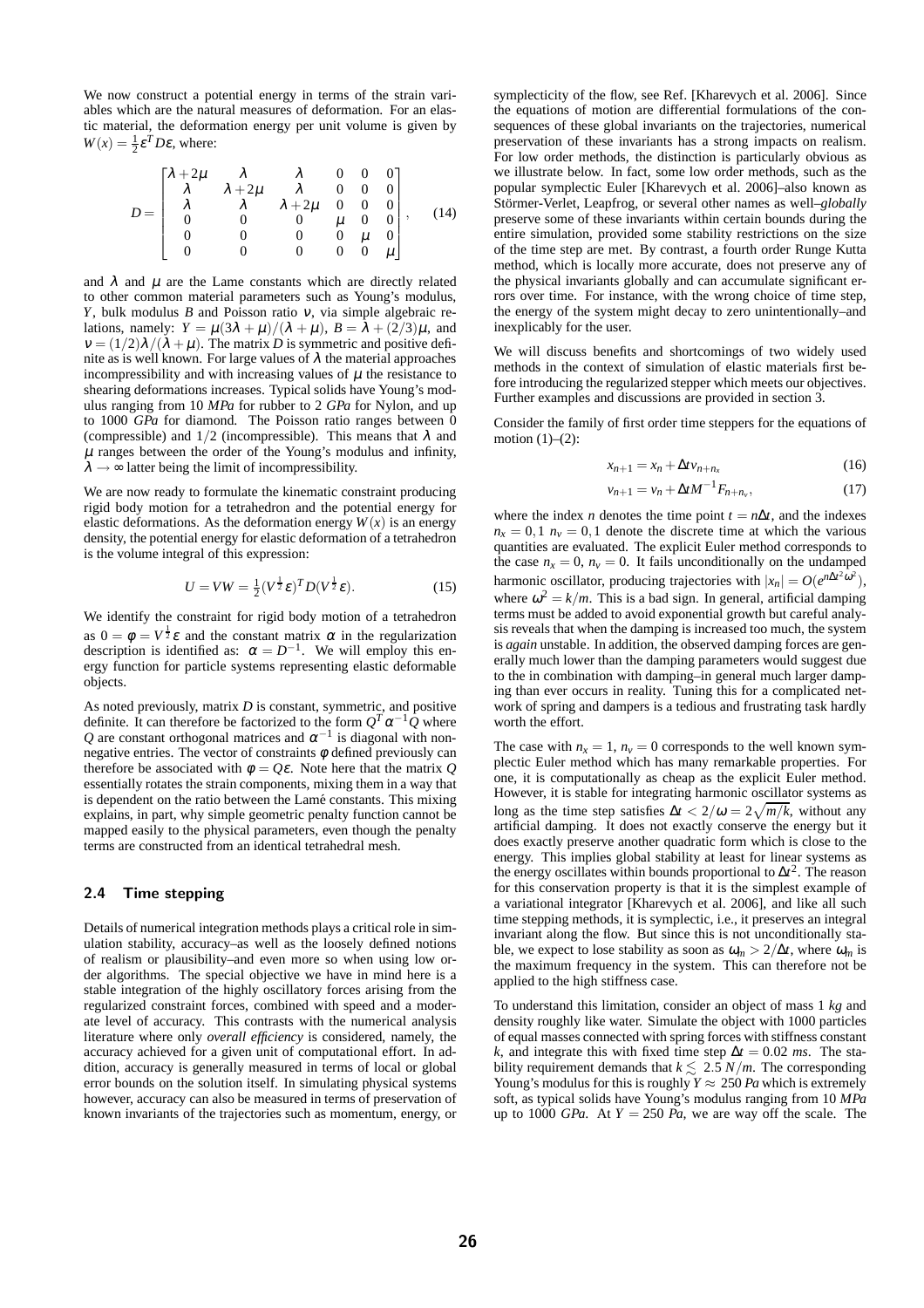maximum stiffness become even less for a finer division, i.e., into more particles of lesser mass and shorter spring lengths. The way out is to integrate with smaller time steps or to use artificially small mass density, or to modify other physical parameters to achieve the desired visual result. But this only works if one is not interested in any sort of validation.

The case  $n_x = 1$ ,  $n_y = 1$  corresponds to the first order implicit Euler method. This is well known to be the most stable method in the book if the nonlinear system is solved accurately. It is also unconditionally stable for positive time step for the simple harmonic oscillator. When the nonlinear system of equations is solved approximately after a linearization, stability is no longer unconditional but still quite good. To do this, approximate the forces  $F_{n+1}$  with a Taylor expansion around the current state  $x_n$ ,  $v_n$  to get the stepping formula:

 $\sqrt{ }$ 

$$
x_{n+1} = x_n + \Delta t v_{n+1} \tag{18}
$$

$$
1 - \Delta t^2 M^{-1} \frac{\partial F_n}{\partial x} \bigg] v_{n+1} = v_n + \Delta t M^{-1} F_n,
$$
 (19)

where the force derivatives are evaluated at time step *n*. The expression in the bracket on the left hand side of Eq. (19) we denote by  $\mathbb{S}'_n$ . This is a matrix of dimension  $3N \times 3N$ , that is typically sparse for the systems we are considering. For clarity we have discarded possible dependence on velocity in the force but this extension is simple to perform and well covered in the graphics literature. In particular the famous paper [Baraff and Witkin 1998] applies this to cloth simulations defined as networks of point masses attached with spring-damper. As observed in [Baraff and Witkin 1998], this is not unconditionally stable even for simple springs but stable enough to take much larger steps than would be possible with the symplectic Euler method, for instance. Solving the linear system of equations is not terribly expensive either and again, a good solution for speeding this up is provided in [Baraff and Witkin 1998].

We could of course consider this strategy to discretize the penalty forces or the regularization terms of (6). The problem lies elsewhere though. The implicit Euler method is stable because it artificially dissipates the energy of the system, faster with larger time step. On a simple linear harmonic oscillator, this artificial dissipation is so large that it significantly alters the observed oscillation frequency. Even worse, if one simulates a simple pendulum using a point mass attached to a stiff spring, integrating with the implicit Euler method alters the pendulum oscillation frequency and the observed acceleration of gravity, which should have nothing to do with the action of the stiff force! This artificial damping is immediately noticeable in cloth simulation, especially when comparison is made with energy preserving methods. This fact has not been reported in the graphics literature as an anomaly but is considered a welcome imitation of natural occurrences of friction although there is little control over it. We demonstrate how severe this damping can be in section 3.

When considering regularized equations of motion (7)–(9), we have additional variables to consider. Starting with the symplectic Euler parameters  $n_x = 1$ ,  $n_y = 0$  in (16–17), we still need to provide a correct interpretation of the regularized connection (9). We mentioned previously that penalty forces converge weakly to the constraint forces in the limit where  $\alpha \rightarrow 0$ . This means in particular that the time averages:  $\tilde{\lambda} = (-1/\Delta t) \int_t^{t+\Delta t} dt \alpha^{-1} [\phi + \beta \dot{\phi}]$  should be well behaved. Formally integrating (8) over the time interval from *t* to *t* +  $\Delta t$ , where *t* = *n* $\Delta t$ , we approximate  $\int_t^{t + \Delta t} dt F_c \approx J_n^T \tilde{\lambda}$ and  $\alpha \tilde{\lambda} = \Delta t^{-1} \int_t^{t + \Delta t} dt [\phi + \beta \dot{\phi}] \approx \Delta t^{-1} \phi_n + (1/2 + \Delta t \beta) J_n v_{n+1}$ . Collecting the terms, we have:

$$
x_{n+1} = x_n + \Delta t v_{n+1}
$$
  
\n
$$
\begin{bmatrix} M & -J_n^T \\ J_n & \gamma \Delta t^{-2} \alpha \end{bmatrix} \begin{bmatrix} v_{n+1} \\ \Delta t \tilde{\lambda} \end{bmatrix} = \begin{bmatrix} Mv_n + \Delta t F_n \\ -\gamma \Delta t^{-1} \phi_n \end{bmatrix},
$$
 (20)

where  $\gamma = (1/2 + \Delta t \beta)^{-1}$ . This linear equation may either be solved directly using a sparse matrix solver, or by first building the Schur complement,  $\mathbb{S}_n \equiv J_n M^{-1} J_n^T + \Delta t^{-2} \alpha$ , and solve for the Lagrange multiplier from

$$
\mathbb{S}_n \tilde{\lambda} = -\Delta t^{-1} J_n v_n - J_n M^{-1} F_n - \gamma \Delta t^{-2} \phi_n \tag{21}
$$

and then compute the velocity from the top row of equation Eq. (20) and finally the positions are updated. The stability of this method has not been analyzed theoretically, but as we will see in the numerical examples below, it appears to be strongly stable. Computationally, it is no more expensive than the linear implicit Euler stepper. In fact, since we are skipping all Jacobian derivative terms which are used in the linear implicit Euler formulation, it is somewhat faster, and far, far simpler to implement.

# 3 An elucidating example

Consider a cube composed of eight particles and five tetrahedra, producing a total of 18 edges as shown in Fig. 2 a). We use this example to illustrate both the strength of the new formulation and statements made about numerical integrators in Sec. 2.4. As a model of elastic deformable material we assign energy distance functions for  $U(x) = \sum_l (1/2) k \phi_l^2$  with  $\phi_l \equiv (||\mathbf{x}_{(i_l)} - \mathbf{x}_{(j_l)}|| L_l$ )/ $L_l$ , where *l* labels each of the 18 edges in the mesh with respective rest lengths  $L_l$ , and  $i_l$ ,  $j_l$  are the labels of the two nodes and the end of edge *k*. The cube is dropped from rest and subjected to downward gravitational acceleration of magnitude  $g = 10 \frac{m}{s^2}$ . One of the particles is fixed to the world so the cube swings back and forth at the same time as it undergoes elastic oscillations under its own weight. The mass of the particles are  $m = 1$  *kg* and stiffness is set to  $k = 10^5$  *Nm*, yielding natural internal oscillation periods of 0.014 *s*. This is a nearly rigid case and the elastic deformation are expected to be small–of the order  $\phi \sim 10^{-3}$ –and hardly noticeable visually. We integrate the system with the three time steppers described in section 2.4 with time step  $\Delta t = 0.05$  *s*, and for a reference solution with  $\Delta t = 0.005$  *s*. The result is displayed in Fig. 2 and 3. The standard symplectic Euler stepper explodes almost instantly for  $\Delta t = 0.05$  *s* so only the first state is shown in Fig. 2 a). Fig. 2 b) displays snapshots from a simulation with the linear implicit Euler stepper and our new regularized stepper in Fig. 2 c), both for time step  $\Delta t = 0.05$  *s*. The final position of the cube after a given number of steps is visibly different for the different steppers. In particular, the swinging motion is slower when using the linearly implicit Euler stepper than for the regularized one.

This is illustrated more precisely in Fig. 3 where the heights of a given particle is plotted as functions of time for all three methods using  $\Delta t = 0.005$  *s* and for the two stable methods for  $\Delta t = 0.05$  *s*. A striking feature is that the *rate of fall* is slowed down by the linearly implicit Euler method when using the larger time step, taking nearly 35% more time to reach the minimum position, and this phenomena gets proportionally worse when either the time step or the stiffness is increased. The artificial damping of the integrator not only models linear drags in the direction of the spring forces but affects the physics of the *entire* system, even free fall under gravity! Worse yet, even when the time step is reduced by a factor of 10, down to less than one third of the natural frequency of the internal springs, damping is still of the order of 10% per cycle.

When using the smaller time step, the symplectic Euler stepper reproduces the same solution of as the regularized model. However, the regularized stepper nearly produces same trajectory for *both* time steps!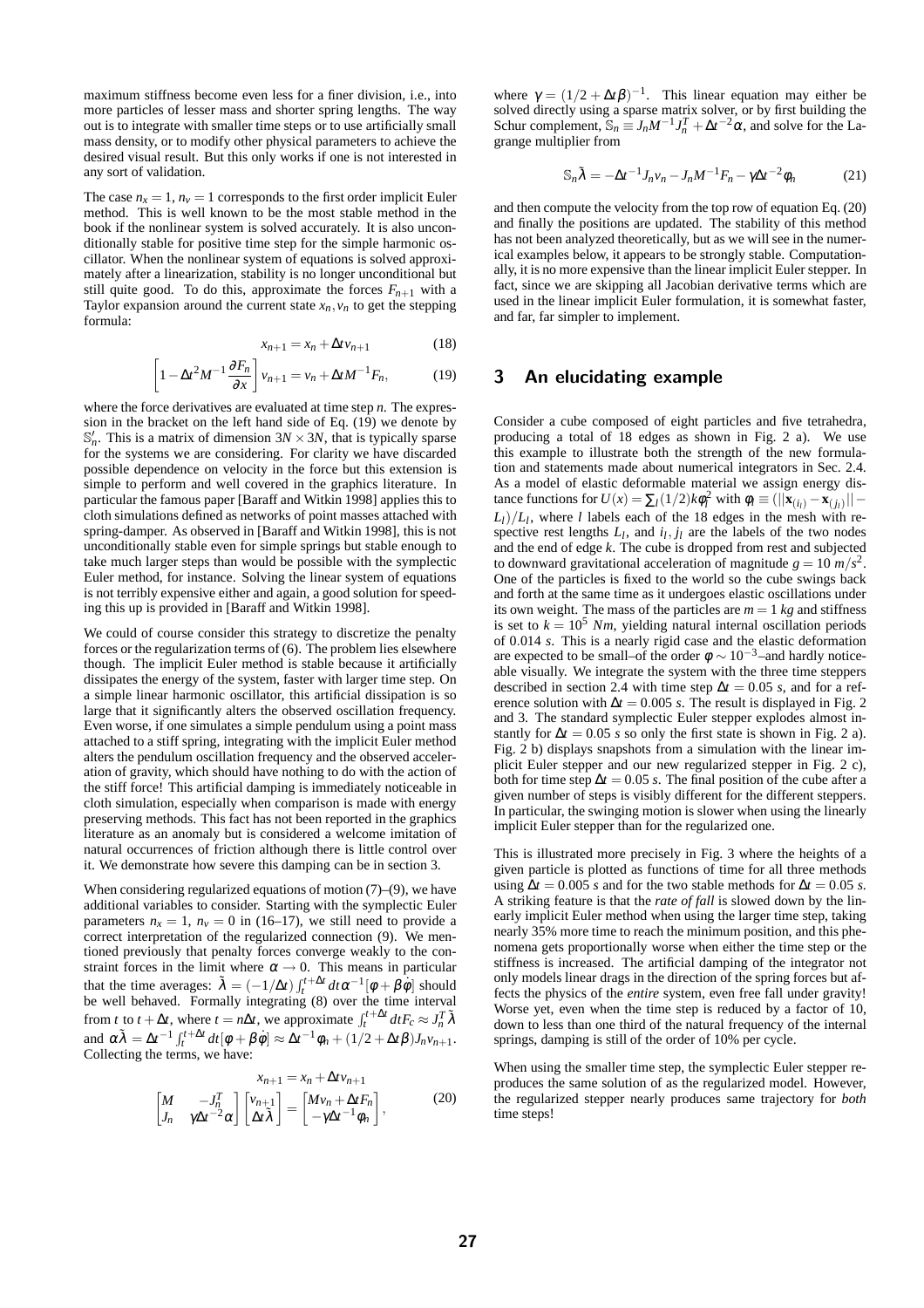

Figure 2: An elastic cube anchored at one node, falling under gravity, is integrated with three different steppers: *a)* symplectic Euler stepper, that explodes almost instantly, *b)* linearly implicit Euler stepper and *c)* regularized stepper. The cubes are displayed at the time points  $t = 0.0, 0.2, 0.4, 0.8$  *s* and integrated with large time step of ∆*t* = 0.05 *s*; nearly 3 times larger than the natural oscillation period of the structural springs. For the linear implicit Euler stepper numerical damping makes the cube fall slower than with the regularized stepper.



Figure 3: The height of one of the particles in the swinging cube as function of time. The severe damping of the linear implicit Euler stepper is clear. The motion is integrated with the linear implicit Euler stepper (circles for  $\Delta t = 0.05$  *s*, dotted line for  $\Delta t = 0.005$  *s*) and the regularized symplectic Euler stepper (crosses for  $\Delta t = 0.05$  *s*, solid line for  $\Delta t = 0.005$  *s*).

The observations are summarized as follows. For a given time step ∆*t*, the symplectic Euler stepper is only stable as long as  $k < 4m/\Delta t^2$ . In other words, the time step must satisfy  $\Delta t < T/\pi$ where  $T$  is the natural period of the oscillators, given by  $T =$  $2\pi/\omega$ ,  $\omega^2 = k/m$ . For high stiffness, or short natural period, the solutions escapes to infinity. The linearly implicit Euler stepper is stable for much larger range of stiffness (which is difficult to determine exactly) but it adds artificial and spurious damping to the system. The result is that even the rigid body motion of very stiff materials are damped, producing noticeably inaccurate trajectories. The regularized symplectic Euler, on the other hand, produces an accurate trajectory even in the stiff limit and for large time steps. Some of this numerical behavior can be understood by comparing the matrices involved in the linear system of equations in Eq. (21) and (19), namely:

$$
\mathbb{S}_n \equiv J_n M^{-1} J_n^T + \gamma \Delta t^{-2} \alpha \tag{22}
$$

$$
\begin{split} \mathbb{S}'_{n} &\equiv 1 - \Delta t^{2} M^{-1} \frac{\partial F_{n}}{\partial x^{T}} \\ &= 1 + \Delta t^{2} M^{-1} \left( J_{n}^{T} \alpha^{-1} J_{n} + \frac{\partial J_{n}}{\partial x^{T}} \alpha^{-1} \phi_{n} \right) \end{split} \tag{23}
$$

In the limit where  $\alpha \rightarrow 0$ , the first of these matrices has the nice limit:  $\mathbb{S}_n \to J_n M^{-1} J_n^T$ . This is the same matrix equation that must

be solved to integrate the purely constrained system. However, the matrix defined in Eq. (23) goes to infinity. Looking carefully at matrix  $\mathbb{S}'_n$ , it can fail to be positive definite, numerically at the very least, even for moderately large values in  $\alpha^{-1}$ , at which point the stepping is unstable and can diverge. As the identity term in  $\mathbb{S}'_n$ becomes negligible in comparison with the  $\alpha^{-1}$  terms, we get the wrong physics due to numerical errors in solving the badly scaled system of equations.

### 4 Simulating elastic deformable materials

We are proposing and investigating the combination of physically based material energies and constraint regularization technique for stable time stepping in simulations where the elasticity may range from very soft to very stiff. Here we present the details in constructing an actual simulation based on these ideas. We have identified the symplectic Euler stepper in combination with constraint regularization as a suitable numerical integrator. As mentioned earlier, length and volume constraints (e.g. spring-and-damper models) is a possibility, but is associated with an uncontrolled mixing of material parameters. This makes it impractical to adjust the parameters for the object to behave as a specific material. Instead we propose using constraints (or rather regularized with energy functions) based on elasticity theory, that have been described in section 2.3. We divide the object into a mesh of  $N_T$  tetrahedra and N nodes, or particles, as we did for the box in Fig. 2. Each tetrahedron has four node particles  $(a) = (1), (2), (3), (4)$ . For each tetrahedron we compute local quantities, e.g., strain and energy. These are added to global quantities. The *global* constraint vector  $\phi$  and *global* Jacobian *J* then has dimensions  $6N_T$  and  $6N_T \times 3N$ . The local quantities are constructed by first defining the *local* position vector  $\tilde{x}^T = (\mathbf{x}^{(1)^T}, \mathbf{x}^{(2)^T}, \mathbf{x}^{(3)^T}, \mathbf{x}^{(4)^T})^T$  which is of dimension 12. We then define the local strain  $\tilde{\varepsilon}$ , that is of dimension 6 and in turn the local constraint deviation  $\tilde{\phi}$  (also this of dimension 6) and local Jacobian  $\tilde{J} = \partial \tilde{\varepsilon}/\partial \tilde{x}^T$ , having dimension 6 × 12. The algorithm for the proposed method is

```
initialize positions x = x_0 and velocities v = v_0construct tetrahedral mesh
for each time step n = 0, 1, 2, \ldots do
   accumulate external forces
   loop {all tetrahedra}
      read off particles (a) = (1), (2), (3), (4)get local position vector ˜x
       compute \tilde{\phi} \equiv \tilde{\varepsilon}compute \tilde{J} = \partial \tilde{\varepsilon}/\partial \tilde{x}^Tadd local \tilde{\varepsilon} and \tilde{J} to global matrix equation (20)
   end loop
   solve linear equation (20) \rightarrow v_{n+1}update x_n \rightarrow x_{n+1}end for
```
The global matrix equation here, can be either Eq. (20) or Eq. (21), depending on choice of linear equation solver. The most technical part is the computation of the local Jacobian and solving the linear system of equations. Some of the steps in computing the Jacobian are given in the Appendix.

# 5 Results

We now present results of validation and performance tests from an implementation of our new method.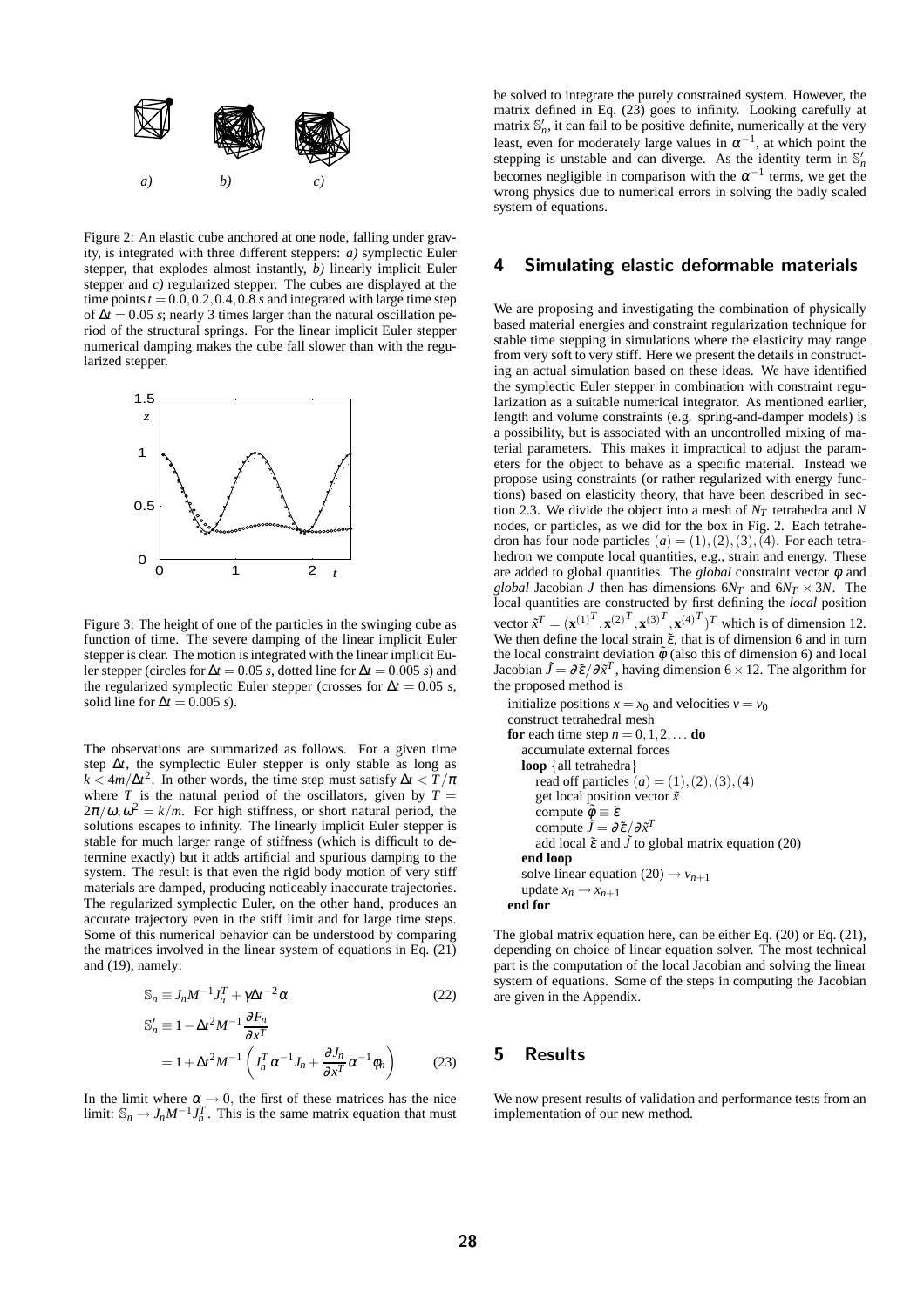## 5.1 Visual checks

Casual visual observations of the method in action reveal several nice properties, even with just a few tetrahedra. Still frames of simulation are shown in Fig. 4, where a beam made of 88 nodes and 105 tetrahedra is deformed by the action of a twisting force. The method is clearly capable of handling large deformations with a visually pleasing result, i.e., without kinks of collapsing regions. The same beam is illustrated in Fig. 5 in which the *nonlinear* terms in the Green strain, Eq. (13), were omitted. These terms are conventionally omitted when the displacements are only small. Such a linearization, whenever possible, largely improves the computational efficiency of the method. In that case the matrix in Eq. (20) is constant and its inverse may be precomputed to allow fast velocity updates. In the case of Fig. 5, the deformation is clearly too large for omitting the nonlinear terms. Otherwise, the result is an unrealistic volume deformation. We also show results for a sup-



Figure 4: The result of a twisting force acting on the short ends of an elastic deformable beam.



Figure 5: The same setup as in Fig. 4, but with the nonlinear contribution to the strain omitted. The result is an unrealistic volume deformation.

ported beam bending under gravity in Fig. 6 (with mass 100 *ton*)

and Fig. 7 (with mass 900 *ton*). In both cases we have Young's modulus  $Y = 1.0$  *GPa* and the Poisson ratio is set to  $\sigma = 0.25$ . As expected, the material responds with stiffness increasing proportionally with the Young's modulus.



Figure 6: A supported beam of mass 100 *ton*,  $Y = 1.0$  *GPa* and  $\sigma = 0.25$ .



Figure 7: A supported beam of mass 900 *ton*,  $Y = 1.0$  *GPa* and  $\sigma = 0.25$ 

#### 5.2 Physical performance

Next we validate the physical behavior by conducting pull/push and twist tests and measuring the change in length and rotation for given applied forces. We validate against the theoretical relations between applied force and deformations from elasticity theory, i.e., Hooke's law for pull/push  $\Delta L/L = F/YA$  and twist  $\theta = 2\tau L(1+\sigma)/YK$ , where  $L$  is the rest length,  $F$  is the applied force,  $A$  is the crosssection area,  $\tau$  is the twisting moment, *L* is the length and *K* is a geometrical factor (torsion section constant). The result of these tests performed on a beam of 88 nodes and 105 tetrahedra are shown in Figs. 8 and 9. The results fit theory, but with a clear dependence on geometry/mesh. This is arguably, owed to the fact that we are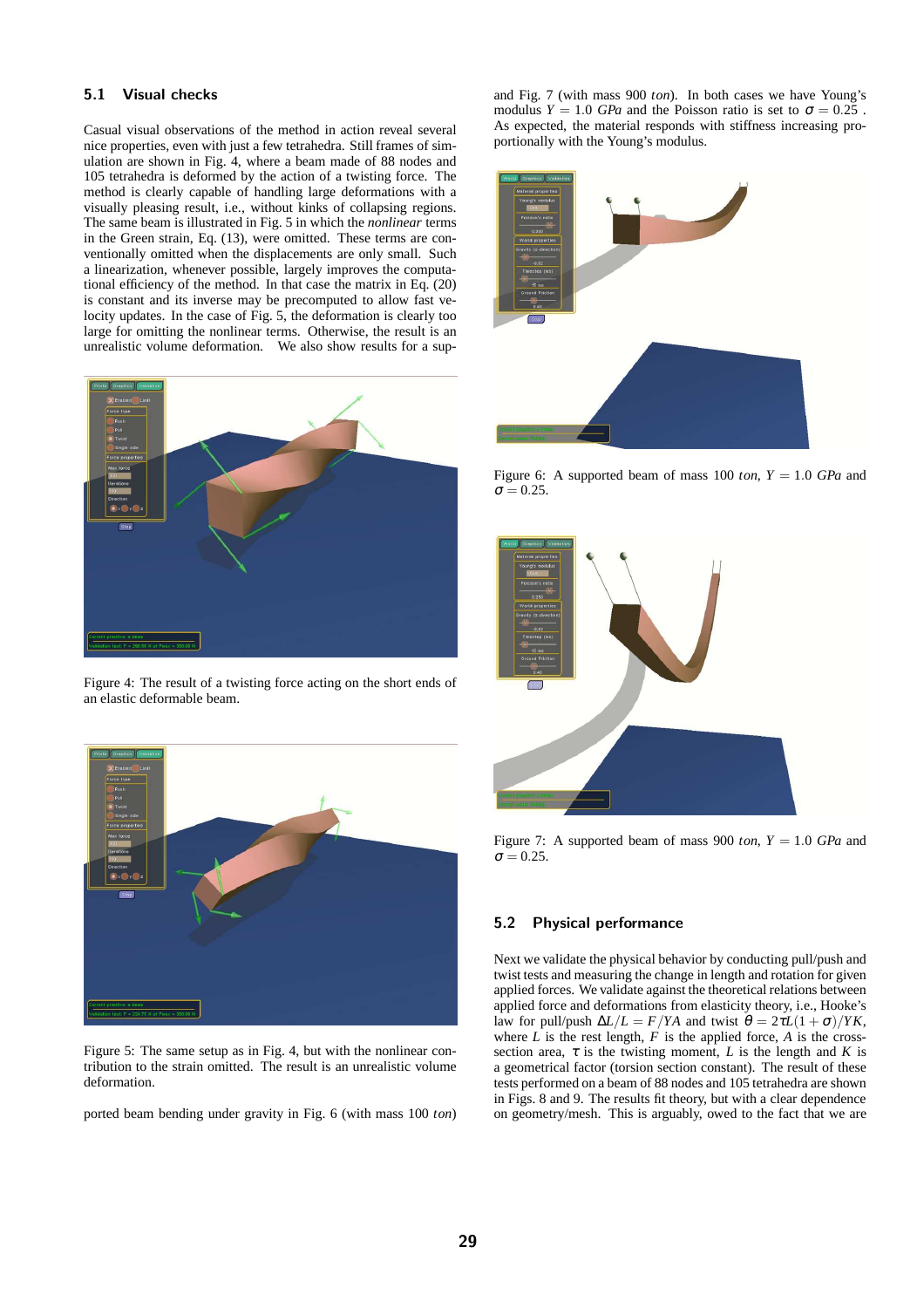using 4-node tetrahedral mesh with *linear* shape function–simplest possible choice–which is known to be associated with particularly large mesh dependence. Using either finer discretizations or higher order shape functions should improve this. We also confirm that incompressibility is achieved for  $\sigma = 0.5$ .



Figure 8: The pull/push test for five slightly varying geometries.



Figure 9: The twist test for five slightly varying geometries.

#### 5.3 Computational properties

We consider two aspects of computational performance: stability and efficiency. The regularized symplectic Euler integrator is selfstabilizing. This means that, much like the linear implicit Euler method, the simulation dissipates energy and approaches a state of equilibrium. It should be emphasized that the dissipation is restricted to the *internal motion* and does not affect rigid motion, which the linear implicit Euler method does, c.f. the swinging cube example in section 3. In real-time applications with time step  $\Delta t = 0.015$  *s* the simulations are stable for stiffnesses even well above that of diamond  $Y = 1000$  *GPa*. We achieve stable simulation of very stiff materials under large tension and large deformations. It should be pointed out, however, that the time scale of the dissipation of internal vibrations becomes very short for stiff materials. In Fig. 10 we show results from a soft beam attached in one

end and swinging freely under gravity. This figure confirms that the method is self-stabilizing. No energy dissipative terms have been added to the system, still, the system gradually relaxes to a state of equilibrium. The rate of numerical dissipation of the internal motion increases with decreasing size of the time step and with increasing stiffness. To resolve the issue of damped internal motion, the time stepper can be replaced with an energy preserving, though computationally more expensive, time stepper, e.g., a variational integrator as presented in ref. [Kharevych et al. 2006].



Figure 10: A beam is attached at one end and is swaying freely in a uniform gravitational field. This shows how the deformation energy vary over time at different sized time steps. Material parameters used are  $Y = 8.0$  *kPa* and  $\sigma = 0.25$  applied on the 10 kg beam.

Next we consider the efficiency of the method and how the computational time scales with system size. In this implementation we build and solve the Eq. (21) rather than Eq. (20) directly, making use of that the matrix is banded and achieve linear in time dependence on the number of particles in the system. The computational bottlenecks are recognized as the computation of the Jacobian and constraint, building and factorizing the matrix equation (21) and solving the equation. The contribution of these three processes in a simulation of a beam is displayed in Fig. 11. The simulation was run on an Intel Pentium 4 2.4 GHz CPU, with 1025 Mb DDR2 RAM internal memory. Most time, in our implementation, is consumed on factorizing the Schur complement matrix rather than solving it. The method we present clearly scales linearly with system size and realtime simulation (with time step of 15 ms) can be achieved for systems with size up to nearly 200 tetrahedra. There are several ways to improve the efficiency further, besides more efficient building and factorization of Eq. (21). In the computation of the new velocity, from Eq. (20), it is not necessary to build the Schur complement and first solve the Lagrange multiplier. Although Eq. (20), is larger in dimension than Eq. (21), it is a saddle-point matrix with a well ordered and sparse structure. There are efficient techniques, with linear complexity, for factorizing the matrix and solving this equation. The efficiency may be further increased using vector/parallel hardware, e.g., performing computations on the graphics processing unit. We estimate that with these optimizations real-time simulation of systems of the size of 1000 tetrahedra should be possible with currently available hardware.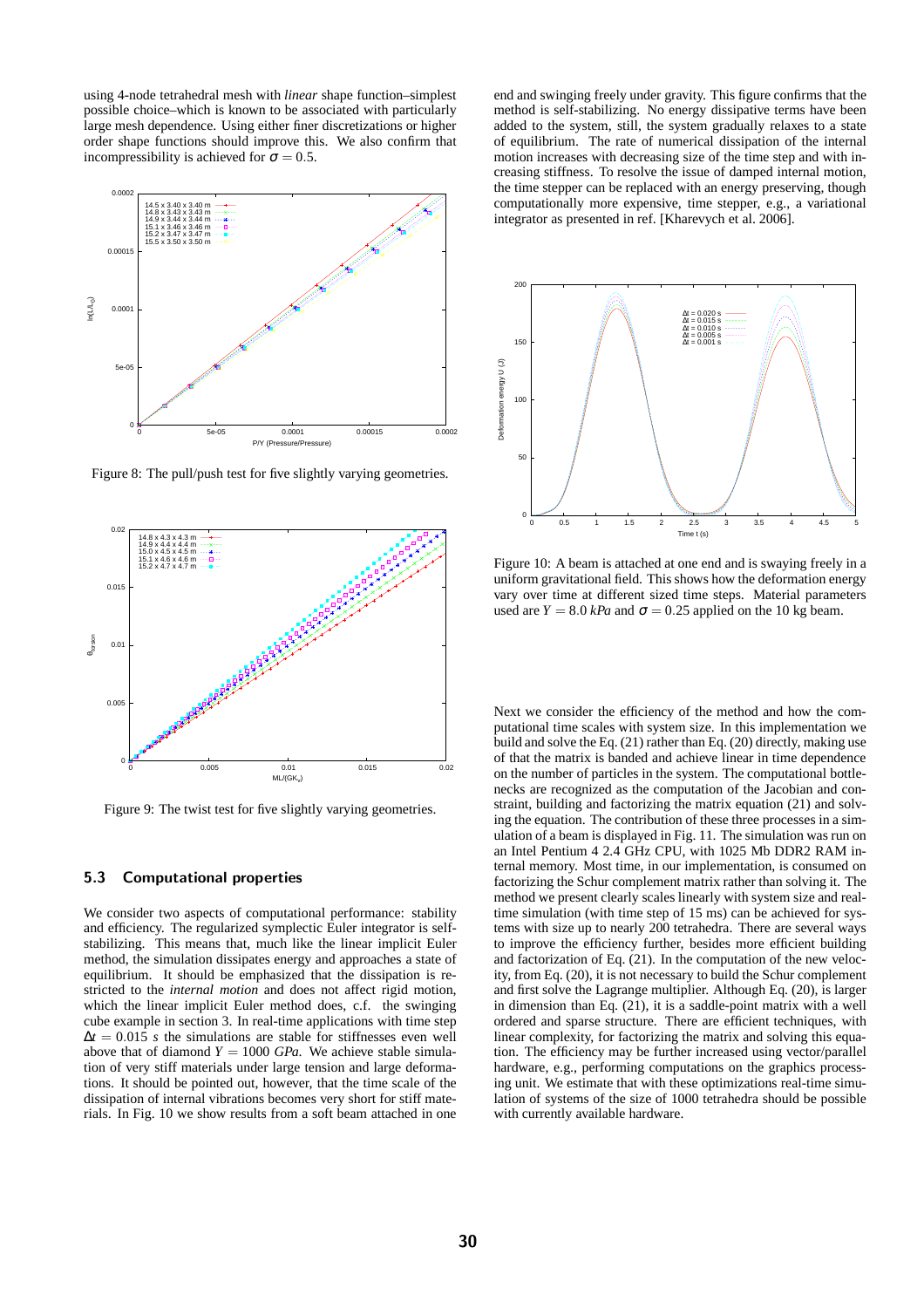

Figure 11: The computational time for the bottlenecks for a time step and the dependence on the number of tetrahedrons. The method we present has linear in time complexity and real time simulation is achieved with system size of about 200 tetrahedra.

# 6 Summary and Conclusions

We have constructed and investigated a method for stable simulations of elastically deformable objects at interactive rate with elasticity ranging from very elastic to highly stiff. With the novel combination of constraint regularization based on realistic material energies in combination with a symplectic Euler stepper we achieve stable time stepping for any value of stiffness of practical use, including the incompressible limit. This approach is compared to using linear implicit Euler, which damps all motion strongly in this limit. Any of the conventional integration methods for soft materials, including the standard symplectic Euler, has an upper limit on material stiffness for each size of time step - beyond this value the simulation becomes unstable.

Energy functions based on elasticity theory gives a direct relation between simulation parameters and real world measured material parameters. Simulated objects respond as expected to external forces and changes in the material parameters, e.g., Hook's law is obeyed and the material turns incompressible for the Poisson ratio  $\sigma = 0.5$ .

The method is self stabilizing. This guaranties stable simulation even in the regime of very stiff materials undergoing large deformations. On the downside, there is numerical, and thus artificial, damping in the system. Internal vibrations damp out very quickly for large material stiffness but rigid motion is unaffected. The numerical damping in our new method is thus less severe than for the linear implicit Euler method. The issue with numerical damping can be resolved by using time stepper that preserves this symmetry in the equations to a higher degree. These time steppers, known as variational integrators [Kharevych et al. 2006], are however more computationally expensive, they involve solving a non-linear system of equations rather than a linear system.

The method we present here scales linearly with system size. In the current implementation we achieve real-time performance of systems of the size of 200 tetrahedra. Performance can be improved by using other solver strategies, e.g., combining an iterative method and a good preconditioner, and utilizing vector/parallel hardware. We estimate that real-time simulation of systems of the size of 1000 tetrahedra should be possible with currently available hardware.

In comparison with other methods, it should be emphasized that the efficiency of the method we propose is *independent on the material stiffness* and not flawed by instabilities in the stiff regime.

In future work, we will improve the scaling and performance of the method, extend it to other type of constraints, e.g. contact constraints and improve the time stepping to reduce numerical dissipation without compromising stability and speed. Also, we will pursue issues of plasticity, mesh elements and adaptive level of detail techniques.

# 7 Acknowledgments

The research was supported in part by ProcessIT Innovations, "Objective 1 Norra Norrlands" EU grant awarded to HPC2N/VRlab at Umeå University, by Vinnova and the Foundation for Strategic Research (#V-247) and by the Swedish Foundation for Strategic Research (SSF-A3 02:128).

# 8 Appendix

Here we give some of the details in computing the Jacobian based on the energy function given in Eq. (15) from elasticity theory. Computing the Jacobian is part of building the equation 21. First, we order the strain vector  $\varepsilon$  in its *normal* components  $\varepsilon_{normal} \equiv$  $(\epsilon_{11}, \epsilon_{22}, \epsilon_{33})^T$  and *shear* components  $\epsilon_{shear} \equiv (\epsilon_{12}, \epsilon_{13}, \epsilon_{23})^T$  such that  $\varepsilon = (\varepsilon_{normal}^T, \varepsilon_{shear}^T)^T$ . We compute local quantities, e.g., the strain and contribution to the Jacobian for each tetrahedron. The local Jacobian is identified from the relation  $\phi_i = \tilde{J}_{ij}\tilde{x}_j$ , where  $j = 1, 2, \ldots, 12$ . Using  $\phi = \varepsilon$  we identify

$$
J_{ij}^{normal} = \Lambda_{ij} + \left(\frac{\partial u_k}{\partial r_i}\right) \Lambda_{kji} + \frac{\tilde{\epsilon}_i^{normal}}{2\sqrt{V}} \frac{\partial V}{\partial \tilde{x}_j}
$$
(24)

$$
\begin{array}{rcl}\n\ddot{\delta}_{ij}^{shear} & = & \frac{1}{2} \Gamma_{imk} \Lambda_{mjk} + \frac{\tilde{\epsilon}_{i}^{shear}}{2\sqrt{V}} \frac{\partial V}{\partial \tilde{x}_{j}} \\
& & + \frac{1}{2} \chi_{imk} \left[ \left( \frac{\partial u_{n}}{\partial r_{k}} \right) \Lambda_{njm} + \left( \frac{\partial u_{n}}{\partial r_{m}} \right) \Lambda_{njk} \right] \tag{25}\n\end{array}
$$

where

*J*˜

$$
\Lambda_{ijk} \equiv \sqrt{V} \frac{\partial}{\partial r_k} \frac{\partial u_i}{\partial \tilde{x}_j}.
$$
 (26)

In all of these expressions the ranges of the indexes are  $i =$  $1, 2, \ldots, 6, j = 1, 2, \ldots, 12$  and  $k, m, n = 1, 2, 3$ . For notational convenience we have introduced the constant matrices  $\chi$  and  $\Gamma$  that are both of size  $3 \times 3 \times 3$  and with the nonzero elements

$$
\chi_{112} = \chi_{213} = \chi_{323} = 1 \tag{27}
$$

$$
\Gamma_{112} = \Gamma_{121} = \Gamma_{213} = \Gamma_{231} = \Gamma_{323} = \Gamma_{332} = 1 \tag{28}
$$

### References

ALLEN, M. P. 2004. Introduction to molecular dynamics simulation. *N. Attig, K. Binder, H. Grubmller, and K. Kremer, editors, Computational Soft Matter: From Synthetic Polymers to Proteins, John von Neumann Institue for Computing, Jlich, Germany,*.